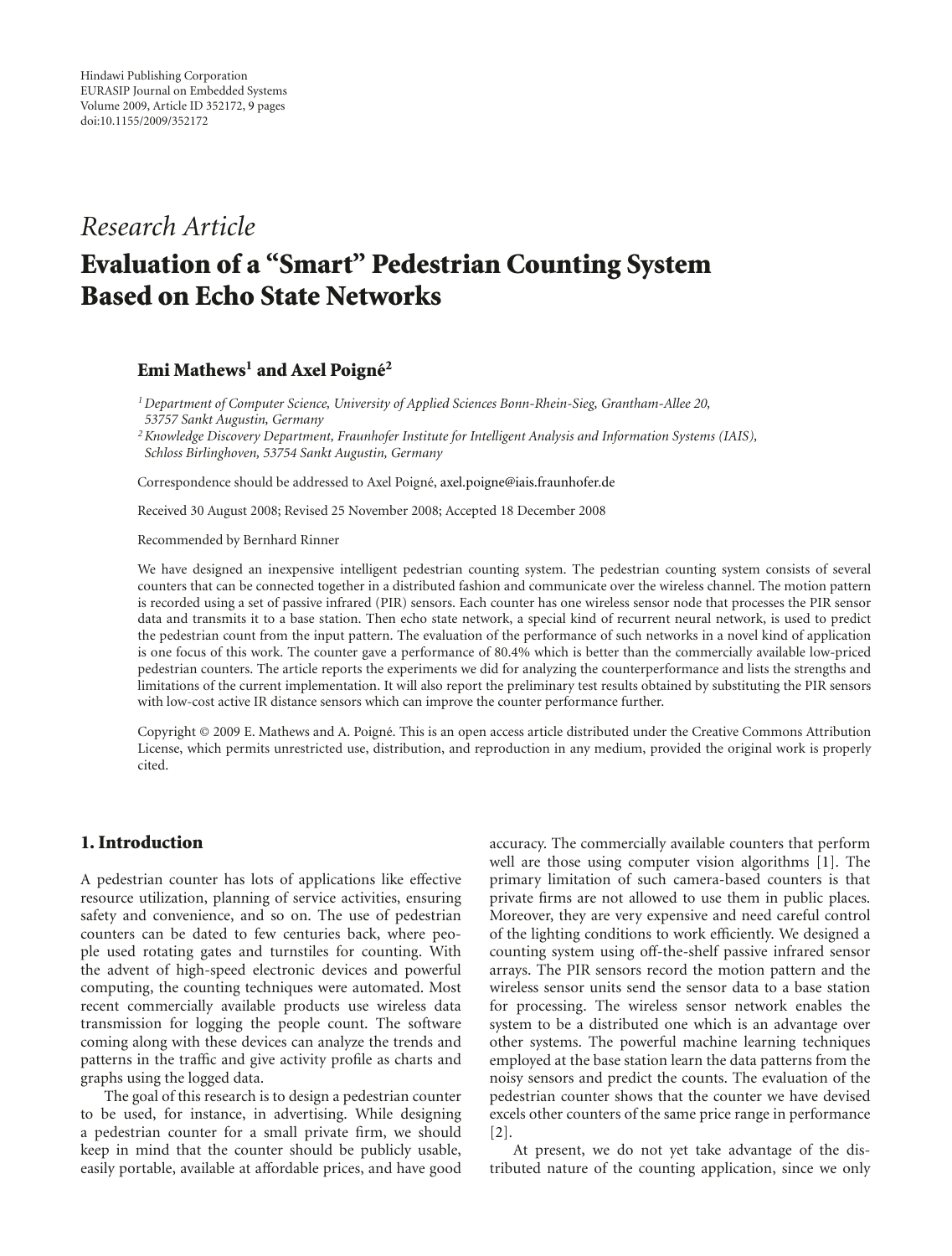use the communication capabilities but analyze and predict on the global level. This work is a feasible study preparing for a more distributed implementation of intelligence, in which at least some intelligent preprocessing using small echo state networks should be allocated at each counter unit and aggregated using the network.

A detailed view of the design and implementation of the "smart" pedestrian counting system can be found in our previous publication [3]. This article focuses on the evaluation of pedestrian counter system. Section 2 gives a short overview of the commercially available pedestrian counters. Section 3 briefly summarizes the system design and architecture. The brain of this smart counter is developed using a recurrent neural network. The echo state network [4], a relatively new method of training recurrent neural networks, was adopted to train the network. Section 4 describes the implementation of the echo state network and the training of the network. The analysis of the system and the evaluation of the system performance are given in Section 5.

#### **2. Related Work**

Commercially available pedestrian counters can be classified based on the sensors used for detecting motion. The most commonly used sensors for motion detection are piezoelectric sensors, microwave radar, ultrasonic sensors, infrared sensors, laser scanners, and video cameras [2]. The choice of the sensors affects the complexity and cost of the system. Some systems such as infrared barriers use simple *beambreak* principle while others use complex video processing algorithms for counting. Some counters cost few hundreds of Euros while others cost tens of thousands of Euros. The decision about which counter to use is determined by competing factors of accuracy, reliability, practicality, and cost.

Mechanical counters such as turnstiles and gate-type counters were used in old days for counting pedestrians. Due to their capability to count accurately, they are still in use with added features. Piezoelectric counters are simple and reliable counters, acknowledged as one of the most effective one in counting pedestrians [5]. Infrared counters are the most popular type of commercially available counters used in indoor settings [1]. These counters can be mounted vertically or horizontally. With the arrival of pyroelectric sensing technology that does not require expensive cooling methods, passive infrared pedestrian counters came into the market. Hashimoto et al. [6] developed a passive infrared counting system using 1-dimensional, 8-element array detectors. They placed the detector arrays 60 cm apart parallel to the moving direction and used pattern matching and data comparison algorithms for counting. Another passive infrared counter is the one manufactured by IRISYS [7] which employs a downward facing pyroelectric array of  $16 \times 16$  format. Compared to the image processing techniques, the thermal image processing in IRISYS counter is very easy and fast because of the low resolution and binary nature of the image [8]. The moving person is mapped to a white blob formed

by clusters of elements. The main disadvantage is the high selling price  $(4000 \t{t} [7])$  of the unit which makes it too expensive for many customers.

Laser scanners can provide highly accurate count information but are very expensive. The LD people counter (PeCo) manufactured by SICK uses double vertical laser curtain and counts people based on their height. Video cameras-based system uses image processing techniques to estimate the number of people [9]. The image processing steps can be decomposed into detecting phase, tracking phase, and interpreting phase [1]. In many cases [10], a neural network is trained to establish the nonlinearity relationship between pedestrian count and the pixels of pedestrian object. Researchers have also tried combinations of detector technologies to overcome the limitations of one technology. For example, a combination of passive infrared with ultrasonic sensors is used in ASIM infrared-ultrasonic sensor [5], where the infrared sensors detect the presence and the ultrasonic sensors measure the distance.

# **3. System Design and Architecture**

The evaluation of the commercially available systems shows that the systems which give good performance are extremely costly and are not allowed to be used in public places and the systems that are affordable as per our customer specifications have very high error rate. Hence, we decided to design a new system that could meet these two ends. The primary consideration of the sensor to use was the PIR sensor because of its low cost. These sensors are widely available commercially and have good range of up to 12 m. We used PIR sensor units manufactured by hygrosens which costs about 13 $\epsilon$ . For data acquisition and processing, we used wireless sensor networks [11] which help us not only to achieve our aim of making a distributed counter and a counter with wireless capabilities, but also to simplify the overall design.

We adopted an overhead mounting configuration which avoids several errors associated with the side-mounted IR counters. A linear arrangement for placing the sensor units was considered with an inter sensor unit distance of 60 cm. To get the direction of the movement of people, we need at least 2 rows of sensors. The row separation can be varied at regular intervals for testing. We chose a separation of 52 cm as optimal one and more details about the geometric configurations can be found in [3].

The pedestrian counting system consists of multiple identical counters which communicate to a base station computer or hand held device over radio channel with the aid of the wireless sensor network. The system has three main components: the hardware, the software, and the machine learning algorithm.

*3.1. Hardware Architecture.* The hardware consists of multiple identical counters and a base station. Each counter can cover passages of width 120 cm. Several counters can be connected together to form one unit to cover wide passages. Such units of counters can be placed at multiple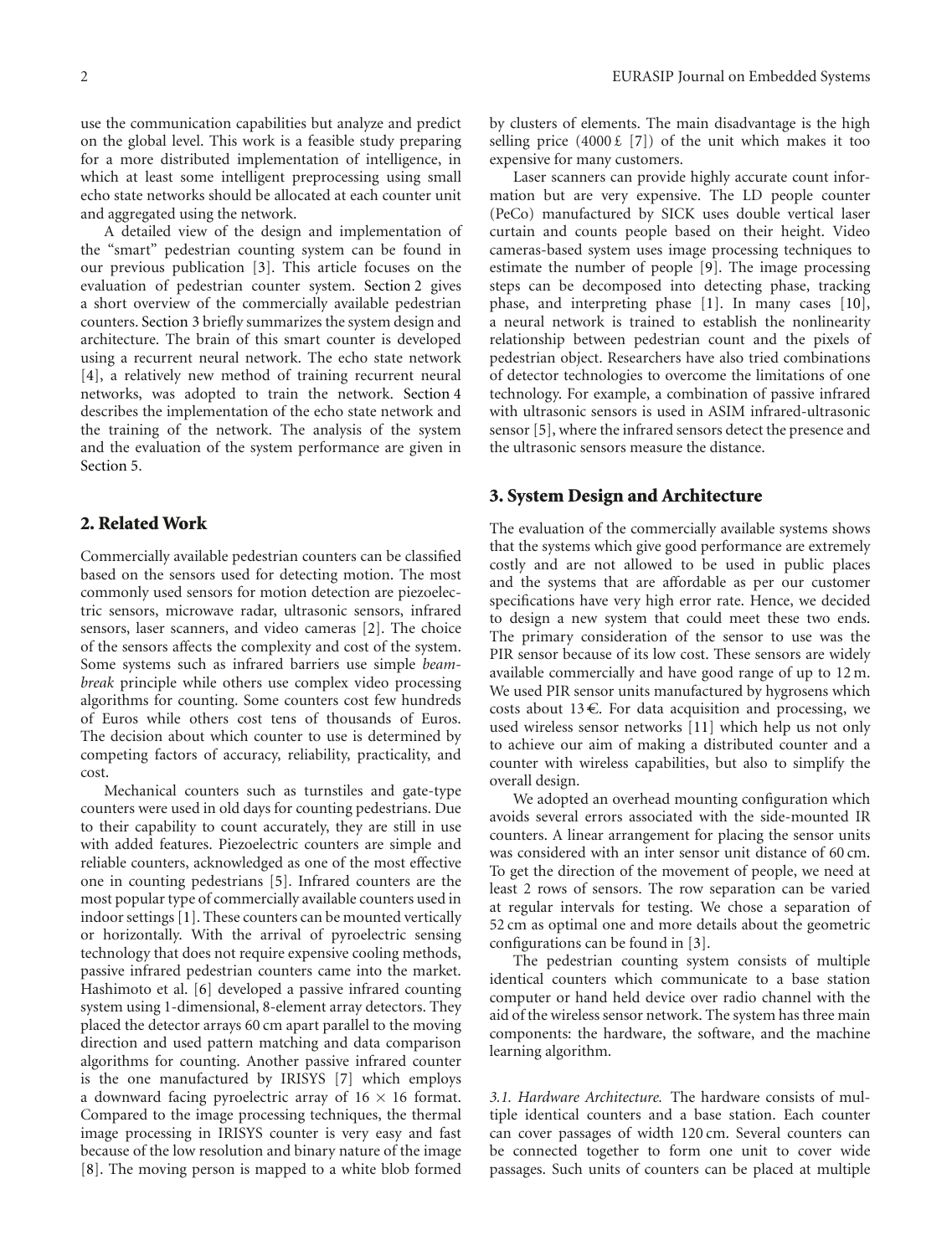entrances forming a distributed pedestrian counting system. The counter has four passive infrared sensor units and a Tmote Sky wireless sensor node. Though the counters work independently using the radio channel when they form a unit, they can be connected together using cables as shown in Figure 1. In such a unit, one sensor node is enough. This reduces the system cost considerably and also avoids the tight synchronizations overheads needed for multiple sensor nodes. The four PIR sensor units in a counter are arranged in two rows as shown in Figure 1. The PIR sensor units consist of a PIR sensor, a Fresnel lens, and a case. The Fresnel lens extends the detection range of the PIR sensors and the case selectively exposes the central segment of the Fresnel lens and thus focuses the field of view to  $\pm 5°$  on the horizontal and the vertical directions. The four sensor units are connected to the 8-bit quasi-bidirectional port of PCF8574, the remote I/O expander for I2C-bus. The I/O expander is interfaced to the Tmote Sky sensor node via a connector switch. This connector switch enables different counters in a unit to connect together by sharing the I2Cbus. Up to eight counters can be connected to the same I2C bus of a single Tmote node. The base station consists of a listener sensor node and a computer for processing the sensor data.

*3.2. Software Architecture.* The system software consists of the firmware of the beacon node and the listener node and the host software running on the base station computer.

*3.2.1. The Firmware.* The beacon nodes are the sensor nodes on the counter units which send the sensor data to the base station and the listener nodes are those which are attached to the base station computer, where the data is processed. The flow chart showing the working of the beacon firmware is given in Figure 2.

The top level configuration of the counter application is shown in Figure 3. After initializing components such as radio, I2C, and timer, a timer is set in the repeat mode with a time period of 125 milliseconds, which is found to be the minimum time needed to trigger the PIR sensor in determining an object. When the timer is fired, a scheduler serves the request for the bus, issued by the competing radio and I2C modules, in a round robin fashion. Once the bus is granted to I2C module, it reads the sensor data from all counters in its unit. The sensor readings are filled in a buffer to reduce the counter message rate. When the buffer containing the sensor data is full, the message packet is handed over to the radio communication module, where the header fields are added and the message is broadcasted. All Tmote sensor nodes in the vicinity will hear this message. If the current node receiving the message is not the base station, then based on the routing protocol implemented for multihopping, the message is forwarded to the base station. The Listener sensor node is programed with an application called TOSBase provided by the TinyOS, an open-source operating system designed for wireless embedded sensor networks. TOSBase acts as a simple bridge between the serial and radio links.

*3.2.2. PC Host Software Architecture.* The pedestrian counter host software architecture is designed based on the client/server model as depicted in Figure 4. It consists of four main parts.

- (1) *The Listener interface:* the Listener is a server that acts as a proxy between the attached mote and the PC preprocessor or other client applications. It reads the data from the serial port forwarded by the Listener firmware. It separates incoming messages from different counter units based on their group IDs, adds time stamps to the data packets, and notifies all registered clients about the arrival of new packets from the serial port. The Listener also logs these unprocessed packets for offline working mode.
- (2) *The PC preprocessor:* the preprocessor receives the message updates from the Listener and does the prior processing. It has the following modules:
	- (a) *reader module:* this module reads messages from the TCP port in the online mode or from the files in the offline mode; it extracts the binary data from the messages and hands them over to the filter module;
	- (b) *filter module:* the filter module employs a Gaussian filter or a Bayesian filter, which can be specified at run time; after filtering the sensor data, the module hands over the packet to the data logging module and server module;
	- (c) *data logging and server module:* the data logging module creates a unique file and logs the filtered data packet in it; the sever module has a server that outputs each filtered packet through the TCP port (4450).
- (3) *Trained neural network layer:* a trained neural network accepts the incoming packets from the TCP ports or log files and predicts the counts.
- (4) *The application layer:* this is the layer where user can write his own application to display the results. It also saves the counts for future reference. The results can be shown as graphs or charts for traffic analysis.

# **4. Machine Learning**

There are various machine learning algorithms such as concept learning, decision tree, and artificial neural networks [12]. The selection of the algorithm depends on the learning problem. The geometric configuration of the sensor units is such that each counter has two rows and each row has two sensors. The basic pattern obtained from the counter is given as follows:

$$
S_{11}^A S_{12}^A \cdots S_{11}^N S_{12}^N S_{21}^A S_{22}^A \cdots S_{21}^N S_{22}^N, \tag{1}
$$

where  $S_{ij}^X$  is the output of the *j*th sensor in the *i*th row of the counter *X*. The entry and exit of a person are indicated by a sequence of 0 to 1 and 1 to 0 transitions, respectively. The motion pattern varies with the velocity, size, and point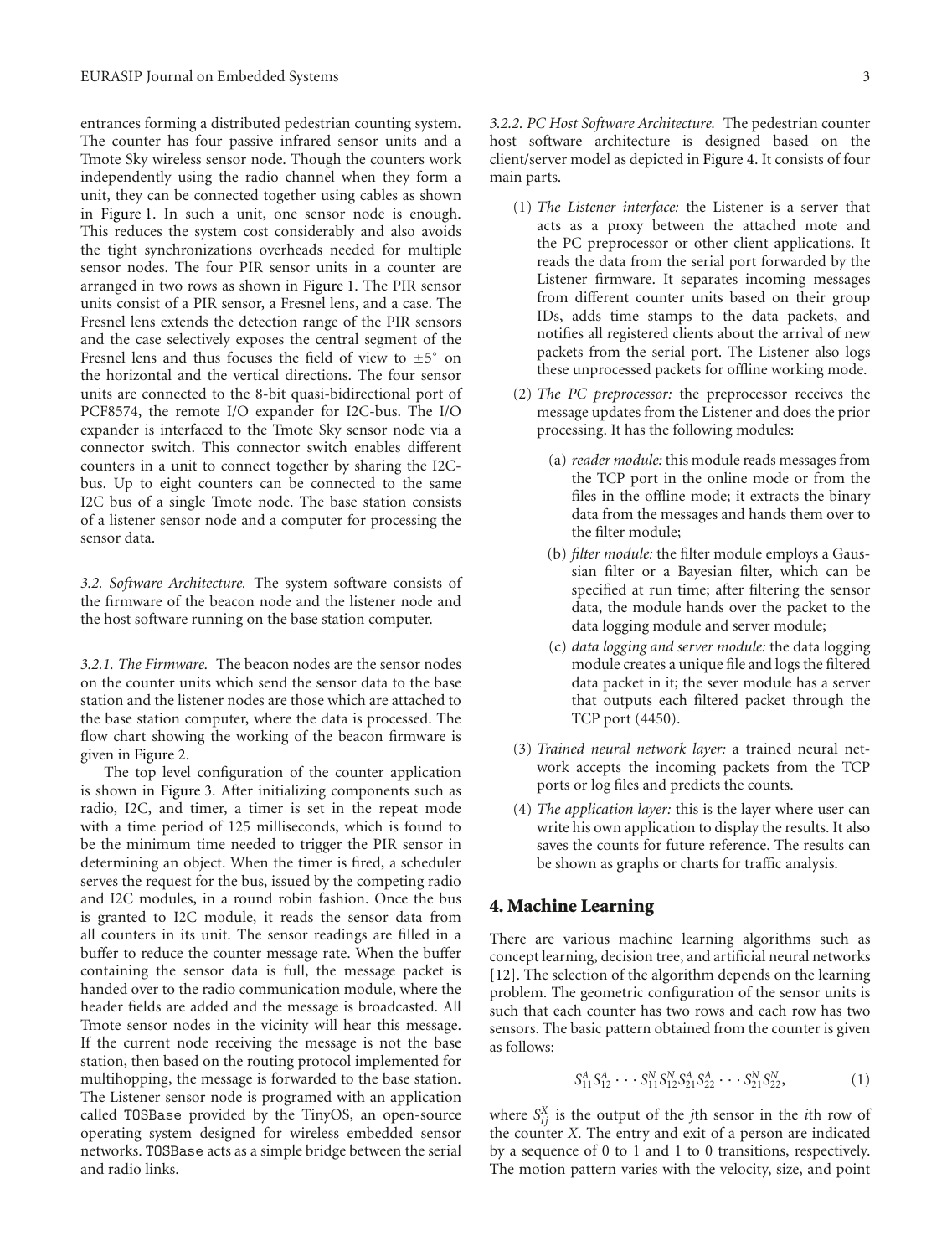

Figure 1: The pedestrian counter system.

of entry of the walking person. The sequence gets longer for slow walking and shorter for fast walking patterns. The sensor noise makes the problem difficult. Artificial neural networks were chosen to solve this problem as they are more effective than other machine learning algorithms especially when the sensor data is noisy and the training data contains errors.

There are two major types of multilayered artificial neural networks [13], the feed forward networks and the recurrent networks. The feed forward networks are acyclicdirected networks unlike the recurrent neural networks (RNNs). RNNs have (at least one) cyclic path of synaptic connections. In our problem of counting, we have a temporal pattern. At an instant of time, if the pedestrians were in the entry mode or in the exit mode, we could get their counts very easily. Some of the pedestrians could be in their internal states and these may last for a very long time period. We need a network that could keep the previous patterns in the memory for predicting the count. Recurrent neural networks can easily implement dynamical systems by storing the old values but the practical difficulties of implementing the networks and their algorithmic complexities hinder their use [14]. The echo state networks (ESNs) are recurrent neural networks where the training is made easier and faster by adopting certain strategies for training the weights of the network. Hence, we used echo state network for our pattern learning task.

*4.1. Echo State Networks.* Echo state networks are recurrent neural networks with echo state property and can be trained easily, as only the output weights need to be trained [4]. A discrete time echo state network can be described as a graph with three sets of nodes, namely, *K* input units, *N* internal network units, and *L* output units [13]. The interconnect edges are represented by weights  $w_{ij} \in IR$ , which are collected in adjacency matrices, such that  $w_{ij} \neq 0$ implies that there is an edge from node  $j \rightarrow i$ . The realvalued connection weights are collected in an  $N \times K$  input weight matrix  $W^{\text{in}}$ ,  $N \times N$  internal connection matrix *W*,  $L \times (K + N + L)$  matrix *W*<sup>out</sup> for the connections to the

output units, and  $N \times L$  matrix  $W^{\text{back}}$  for the connections that project back from the output to the internal units [4]. Connections directly from the input to the output units, connections between output units, and recurrent pathways between internal units are allowed.

The ESN which we used has 8 input units that read the data from the 8 sensor units. We used a simple ESN structure where there are no direct output feedback connections. Hence, the output matrix  $W^{out}$  is  $L \times (K + N)$  matrix instead of  $L \times (K + N + L)$  matrix. We have chosen 8 output units, four of them to represent the entry detector sensor *En* and the rest for the exit detector sensor *Ex*. The number of internal units *N* is selected based on the length *T* of the training data and the difficulty of the task. *N* should not exceed an order of magnitude of *T*/10 to *T*/2 to avoid over fitting [4]. The database used for training had 6000 training data and we chose *N* to be 1000 units. Hence, the internal weight matrix is a  $1000 \times 1000$  sparse matrix.

The activation of internal units is updated according to  $[4]$ 

$$
x(n+1) = f(W^{\text{in}} \cdot u(n+1) + W \cdot x(n) + W^{\text{back}} \cdot y(n)), \quad (2)
$$

where  $f = (f_1, \ldots, f_N)$  are the output activation functions (typically sigmoid functions) of the internal units. Calculation of this new internal node vector from the current inputs, given old activation and old output according to (2), is called evaluation. The neural network computes its output activations according to

$$
y(n+1) = f^{\text{out}}(W^{\text{out}}(u(n+1), x(n+1), y(n))), \qquad (3)
$$

where  $f^{\text{out}} = (f_1^{\text{out}}, \dots, f_L^{\text{out}})$  are the output activation functions and  $(u(n+1), x(n+1), y(n))$  denote concatenation of input, internal, and previous output activation vectors. Hoevere, (3) is called exploitation [4].

In order for the ESN principle to work, the internal units must have the echo state property (ESP). An ESN with ESP can be generated by following the steps given as follows [4]:

- (1) randomly generate the sparse internal weight matrix;
- (2) normalize the weight matrix with the maximum absolute Eigen value;
- (3) scale the weight matrix with the spectral radius *α*.

The echo state property will be there for this network  $(W_{\text{in}}, W, W_{\text{back}})$  regardless of the choice of  $W_{\text{in}}$  or  $W_{\text{back}}$ .

*4.2. System Modeling.* In order to generate various motion patterns, a simulator was designed using Simulink and Virtual Reality Toolbox. The virtual world model of the pedestrian counter, created using the Virtual Reality Modelling Language (VRML), consists of 8 sensors (the spheres), placed in two rows of 4 sensors each. This model can be considered as two real counters wired together to cover a wider area. Each sphere has 60 cm diameter which maps to the sensor placement distance of 60 cm. A rectangle of size 60 cm  $\times$  25 cm is used to denote the human width and thickness. The simulator has 4 subunits, the pose sequence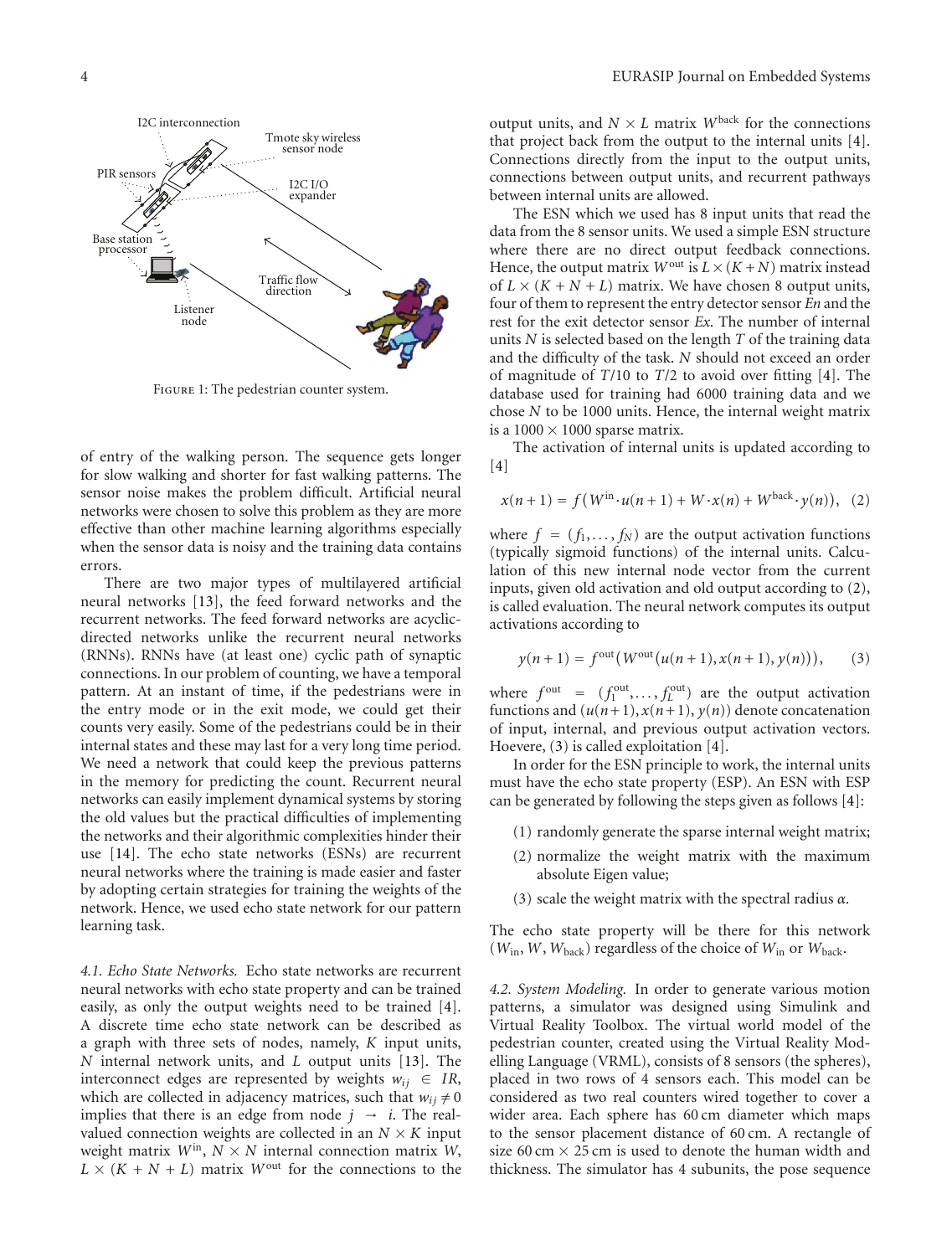

Figure 2: Flow chart showing the control sequences of firmware module.



Figure 3: TinyOS top level configuration of pedestrian counting system.



Figure 4: Host software architecture of the pedestrian counter.

generator, VR sink, detector, and output unit. The pose sequence generator generates pedestrians' positions. The VR sink block loads the virtual world model and simulates the pedestrian movements. The detector module implements the 8 sensors. It outputs 1 if the pedestrian is within the boundary of the sensors, otherwise outputs 0. In addition to these 8 sensors, it implements an entry detector, an exit detector, and a sum counter which indicate the number of pedestrians entering, exiting, and currently present in the counter area at a particular time step. The output unit receives the eleven outputs from the detector module and sends them to the display module for visualization and to the file module for logging.

*4.3. Training the Echo State Network.* Echo state networks can be trained easily as only output weights (*W*out) need to be trained. To train the network, we created a database having various motion patterns using the simulator. The simulated groups of people move under the counter in different directions with different velocities. The spacing among these people is also varied. The database has 11 fields corresponding to the eight PIR sensor outputs and three (*En*, *Ex*, and *T*) special sensor outputs. The training of the output weights is done by using the least square method. The steps for training the ESN [4] are given as follows.

(1) First, we initialize the network state arbitrarily to zero,  $x(0) = 0$ , and then drive the network with the training data for time  $n = 0$  to 6000 by presenting the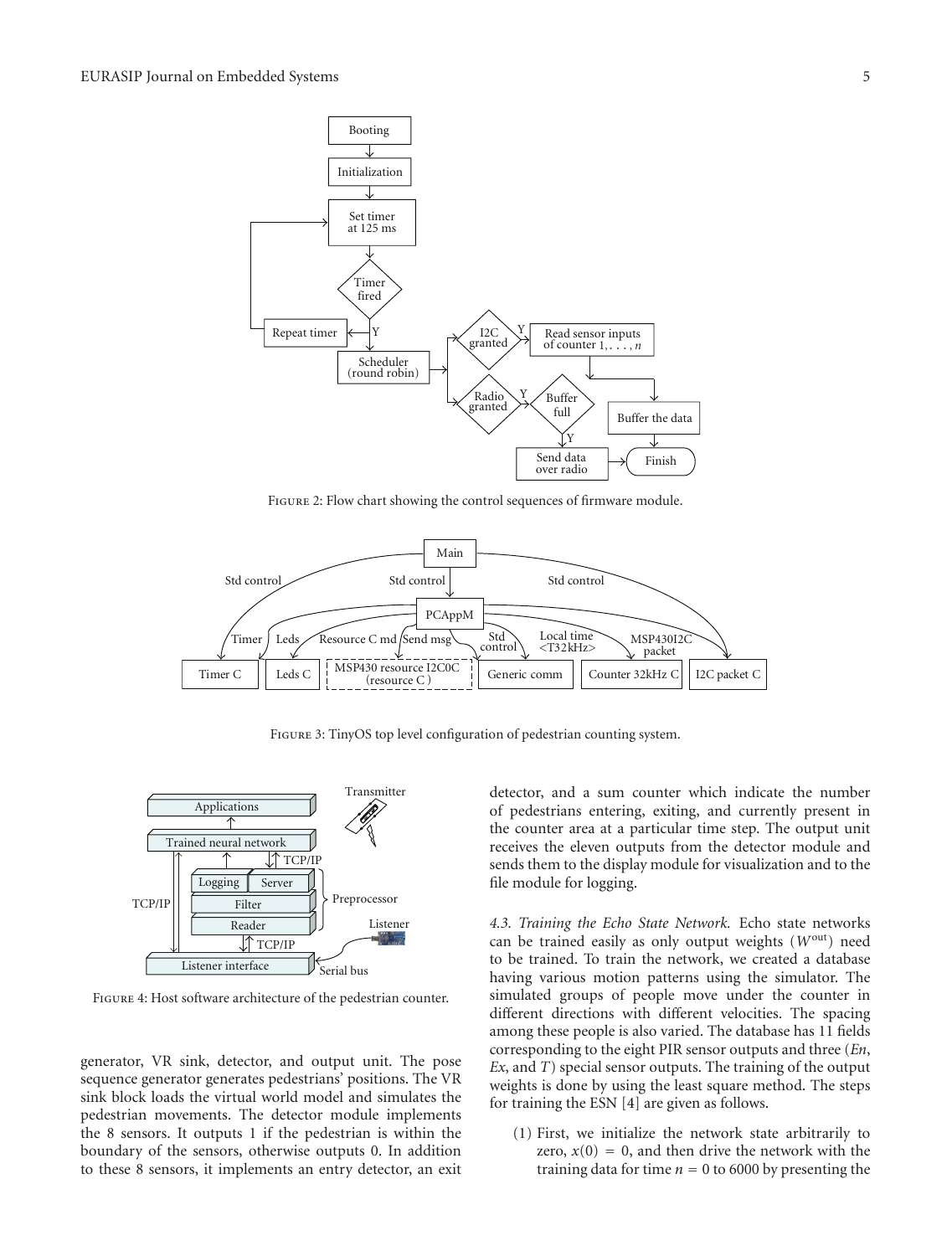teacher input  $[Pir1(n) Pir2(n) \cdots Pir8(n)]$ , and by teacher-forcing the teacher output  $[En(n-1) Ex(n-1)]$ 1)]. At time  $n = 0$ , where  $En(n)$  and  $Ex(n)$  are not defined,  $En(n) = 0$  and  $Ex(n) = 0$  are used.

- (2) The first "nForgetPoints" specified by an initial washout time  $T_0$ , say 100, are deleted, as these states could not be relied due to the initial transients. For  $T \geq T_0$ , we collect the network state  $x(n)$  as a new row into a state collecting matrix  $M_{(T-T_0+1)\times (K+N+L)}$ . This matrix is the concatenation of vectors  $(u_{\text{teach}}^T(n+$ 1),  $x^T(n+1)$ ,  $y^T$ <sub>teach</sub>) in rows.
- (3) Similarly, for  $T \geq T_0$ , the sigmoid-inverted teacher outputs  $\tanh^{-1}(y_{\text{teach}}^T(n))$  are collected rowwise into a teacher collection matrix  $C_{(T-T_0+1)\times L}$ .
- (4) Finally, the output weights are computed by multiplying the pseudoinverse of *M* with *C*,  $W' = M^{-1}C$ , and transposing it, that is,  $W^{out} = W^{T}$ .

*4.4. Testing the Network.* Now, the network (*W*in,*W*,*W*back and  $W^{out}$ ) is ready for use. We created another database of motion patterns using the same source for testing the network. This database has about 4000 data entries. The test data was given to the trained ESN and the performance of the network was evaluated. We also tried different ESNs with 700–1500 internal units and repeated the generation, initialization, training, and testing steps. We selected the ESN with 1000 units that gave the best performance among them.

#### **5. System Analysis and Evaluation**

We will now analyze the counter performance in the simulated environment and in the real environment. In the simulated environment, we are checking the ESN performance mainly. In the real environment, we conduct a number of benchmarking experiments which point out the strengths and limitations of the counting system.

*5.1. Echo State Network Performance.* The database used for training the ESN had motion patterns of 565 pedestrians and for testing had 465 pedestrians. The ESN outputs are given as follows:

> Pedestrians Entered = 476 Pedestrians Exited = 442 Average  $= 459$ Performance = 99%*.* (4)

The ESN gave a performance of 99%. To verify the performance of the ESN further, we reversed the training and the test dataset. The performance of the ESN was equally good. Then we added noise to the train and test database and repeated the tests. The network performance was 93% for first test dataset and 84% for second dataset. When we increased the level of noise, the performance became worse. From these tests, it was observed that there is a considerable degradation in the performance of ESN with the addition of noise.



Figure 5: Echo state network performance with variations of spectral radius.

Another test was to find out the optimal value for the spectral radius *α*. It is a crucial parameter that affects the model performance [4]. It is small for the fast teacher dynamics and large for the slow teacher dynamics. Figure 5 shows the variation of the system performance with spectral radius. The solid red line indicates the average observed count outputs and the dotted red line indicates the actual counts at various *α* values. The blue lines indicate the results for another test database. From these two tests, it was found that the system performed well at  $\alpha = 0.3$ . Hence, this value was chosen as the spectral radius for the network.

A third test was conducted to evaluate the performance of echo state network with sensor geometry variations. In this test, the counter row distances were varied at 30 cm intervals. We considered six different counter environments. In the first setup, the detection zones of two rows overlap (−30 cm) while in the last the zones are separated by a distance of 120 cm. The same pedestrians move under these simulated environments to generate the train and test dataset. The results show that the errors are almost the same for all geometric configurations. Hence, we infer that even if we vary the sensor geometry, the same performance can be obtained, provided a new dataset is collected and the network is trained for that set.

*5.2. Pedestrian Counter Performance.* Two prototype counter systems were developed and installed at a corridor in Fraunhofer Institute for Intelligent Analysis and Information Systems (IAIS). Various test movements were repeatedly conducted using a set of people in order to evaluate the performance of the counter. The tests can be categorized as follows.

(i) *Test 1:* one person moves under the counter in both directions several times such that he is detected by all PIR sensors at least once.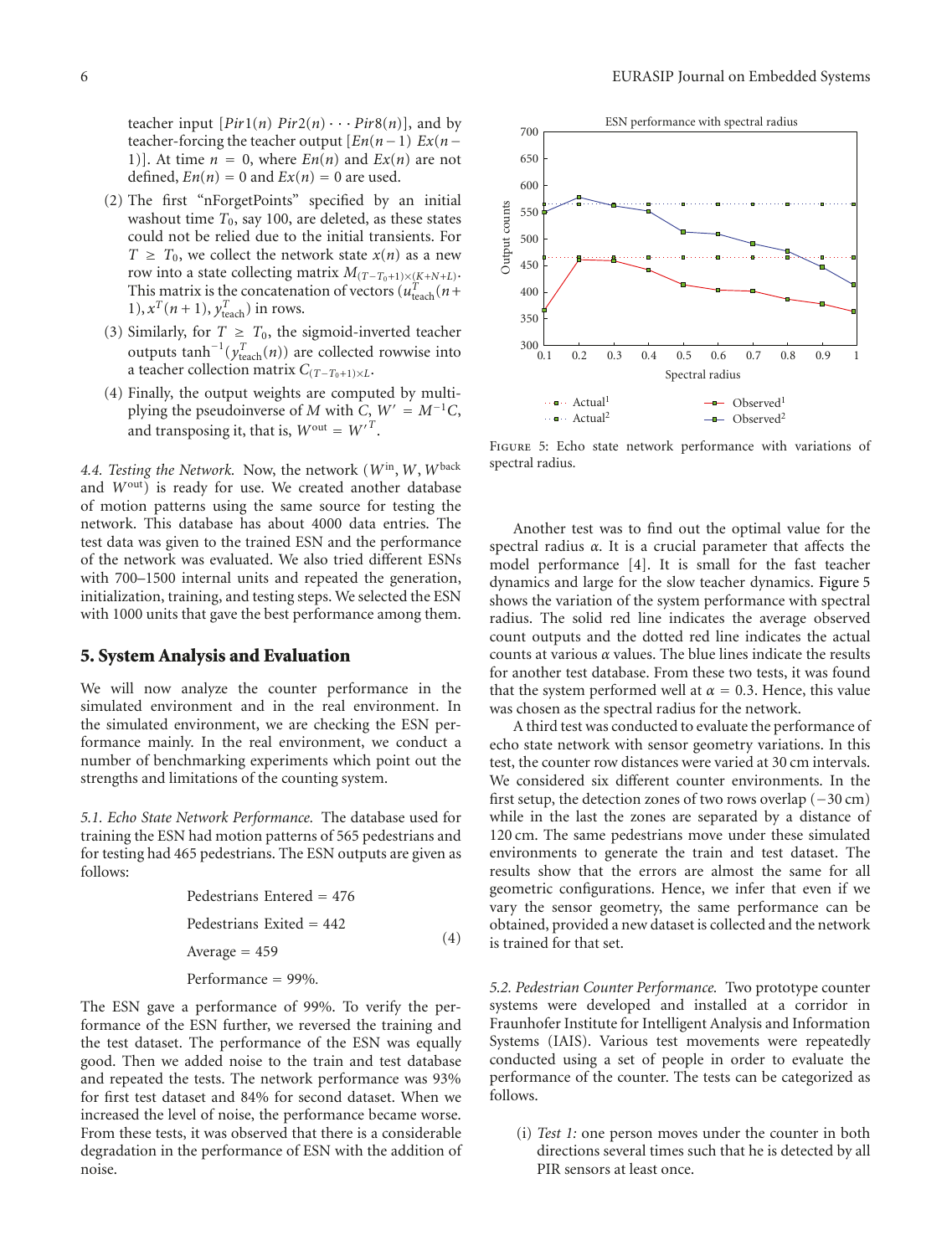- (ii) *Test 2:* repeat the test 1, but with two pedestrians. They are positioned one behind the other very closely.
- (iii) *Test 3:* the two pedestrians go in opposite directions, trying to enter the counter area at the same time and then diverge.
- (iv) *Test 4:* this is a combination of tests 2 and 3 with four pedestrians, where each pair moves in opposite directions.
- (v) *Test 5:* the pedestrians are allowed to walk freely.

Figure 6 shows the results of these tests. The simple pattern such as walking in a single file, as adopted for test 1, gave almost perfect results. When the pedestrians walked close together, as in test 2 and test 4, the performance was 85% and 64%, respectively. The last test, where the pedestrians walked freely gave 84% result. Though this can be considered as the general performance of the pedestrian counter, if we calculate the overall performance, from the ratio of total pedestrians counted by the counter to the actual value, we arrive at 80.4%.

We conducted another test to check the system performance with the sensor sampling frequency variation. A single PIR sensor unit was used for this test and the sensor output was sampled at various frequencies from 40 Hz (25 milliseconds) to 0.5 Hz (2 seconds). We found that the system's response becomes slower and misses fast moving pedestrians at lower frequencies, but the sensor noise becomes lesser at these frequencies.

*5.3. Analysis of Pedestrian Counter Performance.* When we analyze the test results, we observe that the more the pedestrians are separated, the better the performance is. When the pedestrians are very close together, the counter has problems in distinguishing them due to the low sampling rate of the PIR sensors. This leads to undercounting. To analyze the errors further, a table showing the sample counter output pattern when one person moves under the counter *B* is given as follows.

We expect that the PIR sensor outputs a continuous low value when there is no motion and high value when it detects motion. Due to the sensor noise, the output switches to low value even if there is motion as marked by the gray regions in Table 1. We also observe other errors as indicated by the blue and purple colors. The chief sources of errors can be classified as follows.

*Sensor errors:* the sensor noise as explained above is prominent for very slow movements as the pattern gets longer for slow movements. The sensor sensitivity varies with changes in the environmental temperature and this causes variations in the detection area from the predicted perfect conical geometry.

*System configuration errors:* geometrical configuration errors occur due to misalignment of the sensors or irregularities in the sensor casing. The irregularities of the sensor cases sometimes expose more zones of the Fresnel lens and sometimes fail to expose the required central zone. Though the pattern length varies with velocities, the configuration errors make these variations nonuniform.



Figure 6: Pedestrian counter performance.

Table 1: Sample data sequence from pedestrian counter.

| $S^A_{11}$       | $S^A_{12}$       | $S_{11}^B$       | $S_{12}^B$     | $S^A_{21}$       | $S^A_{22}$     | $S_{21}^B$       | $S_{22}^B$     |
|------------------|------------------|------------------|----------------|------------------|----------------|------------------|----------------|
| $\boldsymbol{0}$ | $\boldsymbol{0}$ | $\theta$         | $\mathbf{0}$   | $\boldsymbol{0}$ | $\mathbf{0}$   | $\boldsymbol{0}$ | $\theta$       |
| $\mathbf{0}$     | $\overline{0}$   | $\overline{0}$   |                | $\boldsymbol{0}$ | $\overline{0}$ | $\boldsymbol{0}$ | $\Omega$       |
| $\overline{0}$   | $\overline{0}$   | 1                |                | $\overline{0}$   | $\theta$       | $\theta$         | 0              |
| $\theta$         | $\overline{0}$   |                  | $\overline{0}$ | $\overline{0}$   | $\theta$       | $\Omega$         | $\Omega$       |
| $\overline{0}$   | $\overline{0}$   |                  | 1              | $\overline{0}$   | $\theta$       |                  | 0              |
| $\overline{0}$   | $\overline{0}$   |                  |                | $\overline{0}$   | $\overline{0}$ |                  | $\Omega$       |
| $\overline{0}$   | $\overline{0}$   | $\overline{0}$   |                | $\overline{0}$   | $\overline{0}$ | $\overline{0}$   | $\Omega$       |
| $\mathbf{0}$     | $\overline{0}$   | $\boldsymbol{0}$ | $\overline{0}$ | $\boldsymbol{0}$ | $\overline{0}$ | $\overline{0}$   | $\Omega$       |
| $\overline{0}$   | $\overline{0}$   | $\overline{0}$   | $\overline{0}$ | $\overline{0}$   | $\overline{0}$ | 1                | $\Omega$       |
| $\boldsymbol{0}$ | $\boldsymbol{0}$ | $\overline{0}$   | $\overline{0}$ | $\boldsymbol{0}$ | $\mathbf{0}$   |                  | $\overline{1}$ |
| $\overline{0}$   | $\overline{0}$   | $\overline{0}$   | $\overline{0}$ | $\overline{0}$   | $\theta$       |                  | $\overline{0}$ |
| $\overline{0}$   | $\overline{0}$   | $\Omega$         | $\overline{0}$ | $\theta$         | $\theta$       |                  |                |
| $\overline{0}$   | $\overline{0}$   | $\theta$         | $\overline{0}$ | $\overline{0}$   | $\overline{0}$ | 0                | $\overline{0}$ |

*Modelling error:* there may be many unpredicted motion patterns occurring in the real world which were not modelled by the simulator leading to modelling errors.

*ESN configuration error:* the network we have chosen may not be the most optimal one. A wrong choice of network tuning parameters or number of internal neurons affects the system performance badly.

*Other errors:* other sources of errors include unexpected pedestrian size, unexpected motion pattern (e.g., zigzag pattern underneath the counter), pedestrians stopping exactly under the counter and executing different actions, passing of animals or luggage having a temperature different from the surrounding temperature, and so on.

*5.4. Limitations of the Pedestrian Counter.* We have seen various sources of errors, some of these errors could not be handled by any pedestrian counter, particularly those explained under other errors. Some errors such as sensor noise, geometric errors, and ESN error are particular to our counter. The echo state network was able to handle many unpredicted patterns but the overall system performance should be improved. The form factor of the counter is rather big which causes difficulties in transportation. Currently, the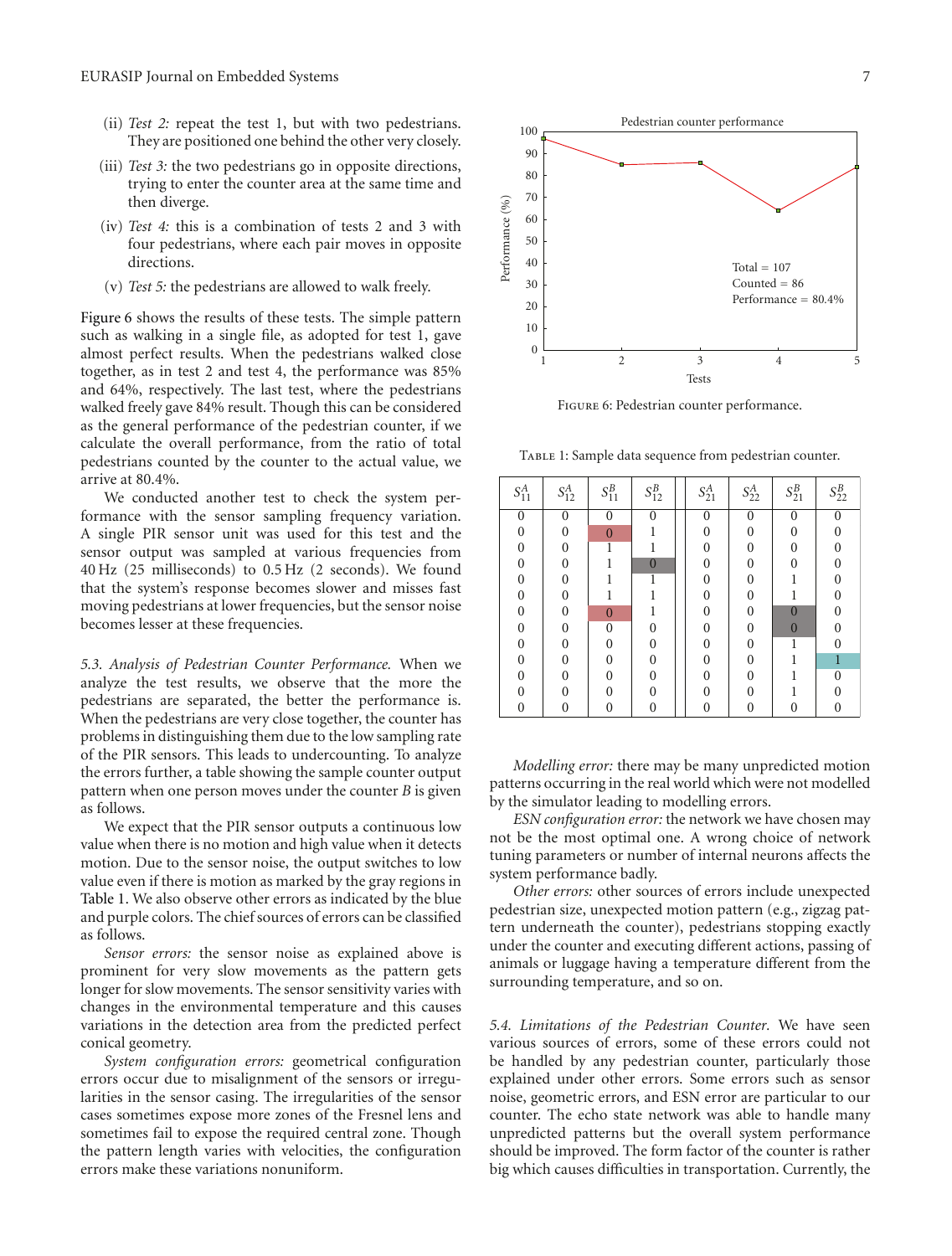prototype counters have a fixed length of 1.2 meters which should be changed to an adjustable configuration to fit the complete width of the passages.

*5.5. Suggestions for Improving the Counter Performance.* We have seen that the PIR sensor noise is very high and it affects the system performance very badly. The minimum trigger time of PIR sensor is 125 milliseconds which is rather slow. If we could sample at a higher rate, we could reduce system noise. Hence, we searched for a substitute for the PIR sensor and found an active IR sensor from Sharp Corporation, Ill, USA. The most interesting series are the recent updates GP2Y3A003K0F and GP2Y0A700K. The sensor calculates the distance from the angle of the reflected light. The results of the preliminary tests show that the distance information is quite accurate. Due to its high sampling frequency of 40 Hz, it can clearly differentiate even small distance of separation like 10 cm. The low-priced sensor GP2Y0A700K has more or less the same price as that of the PIR sensors. Hence, by using this sensor, the system cost is not increased further. These sensors overcome many limitations of PIR sensors like low sample rate, inability to detect stationary persons, sensor noise, and so on. It also reduces the form factor of the counter. In addition to these advantages, the range information helps the system to predict the count more accurately.

#### **6. Conclusion**

We have developed a sc alable, publicly usable, easy to deploy, and low cost pedestrian counting system that has reasonably good accuracy. The use of passive infrared sensors helped to achieve the objectives such as public usability and low cost. The overall hardware cost is less than  $200 \in$ . The counter works in distributed mode with wireless communication facilities. We have implemented and trained an echo state network. From the performance analysis, it is found that this recurrent neural network is very successful in learning the various motion patterns, as it gave a performance of 99% while testing. In the real-world experiment, the counter gave a performance of 80.4% in spite of several limitations of the PIR sensor. This result is promising as it is better than the commercially available low-priced pedestrian counters and a system redesigned with the new active IR sensor will certainly improve the performance without increasing the price further.

The contribution of this work is not just limited to the development the pedestrian counting system. The modular layered software framework designed for processing the sensor data can be used for many other applications in the wireless sensor network field. The lowest layer, the base station server, can be used as a tool for data acquisition and extraction from the sensor network. The applications developed for interfacing external sensors to the Tmote Sky sensor nodes using ADC and I2C bus are useful contributions to the TinyOs community. The neural network layer of the software platform eases the testing of trained neural network, by providing client-server connectivity to

the neural network implementation. The software developed for the training of the echo state network eases the training procedure and can be added to the ESN package.

## **7. Future Work**

The system is to be redesigned using the new active infrared sensors from Sharp, Ill, USA. From the preliminary experiments, we expect that we can apply the same framework. Further, the simulator used to generate training examples needs more sophistication. Another task would be to acquire the counting results in real time (e.g., by porting the software to hand held devices like PDAs). Furthermore, the use of filtering and compression algorithms prior to sending messages increases the efficiency of communication. We need efficient networking protocols for ensuring proper quality of service when the counting system works in the distributed mode, that is, the counter units are placed at multiple locations.

As indicated in the introduction, the most interesting question is whether more intelligence can be implemented on the level of the sensor nodes of the counting units. So far the prospective answers are ambivalent. Though the predictive power of echo state networks when restricted to a single counter unit is very good, and some encouraging experiments have been conducted with regard to strategies to avoid overcounting at the adjoining counter areas, the computational needs of such networks still exceed the capabilities of small sensor nodes.

#### **References**

- [1] B. Fanping, G.-R. Ryan, C. D. Mara, and R. David, "Estimating pedestrian accident exposure: automated pedestrian counting devices report," Tech. Rep., UC Berkeley Traffic Safety Center, Berkeley, Calif, USA, March 2007.
- [2] C. Ching-Yao and B. Fanping, "Literature review of pedestrian detection technologies and sensor survey," Tech. Rep., Institute of Transportation Studies, UC Berkeley, Berkeley, Calif, USA, April 2005.
- [3] E. Mathews and A. Poigné, "An echo state network based pedestrian counting system using wireless sensor networks," in *Proceedings of the 6th Workshop on Intelligent Solutions in Embedded Systems (WISES '08)*, pp. 1–14, Regensburg, Germany, July 2008.
- [4] H. Jäger, "The echo state approach to analysing and training recurrent neural networks," GMD Report 148, German National Research Center for Information Technology, Berlin, Germany, 2001.
- [5] M. Peter, T. F. Yuqi, and W. Xiaodong, "Detector technology evaluation," Tech. Rep., Department of Civil and Environmental Engineering, Traffic Lab, University of Utah, Salt Lake City, Utah, USA, November 2003.
- [6] K. Hashimoto, K. Morinaka, N. Yoshiike, C. Kawaguchi, and S. Matsueda, "People count system using multi-sensing application," in *Proceedings of the International Conference on Solid-State Sensors and Actuators*, vol. 2, pp. 1291–1294, Chicago, Ill, USA, June 1997.
- [7] S. Porter, M. Mansi, N. Sumpter, and L. Galloway, "Low cost smart sensors using infrared detector arrays," *Sensor Review*, vol. 21, no. 4, pp. 283–287, 2001.